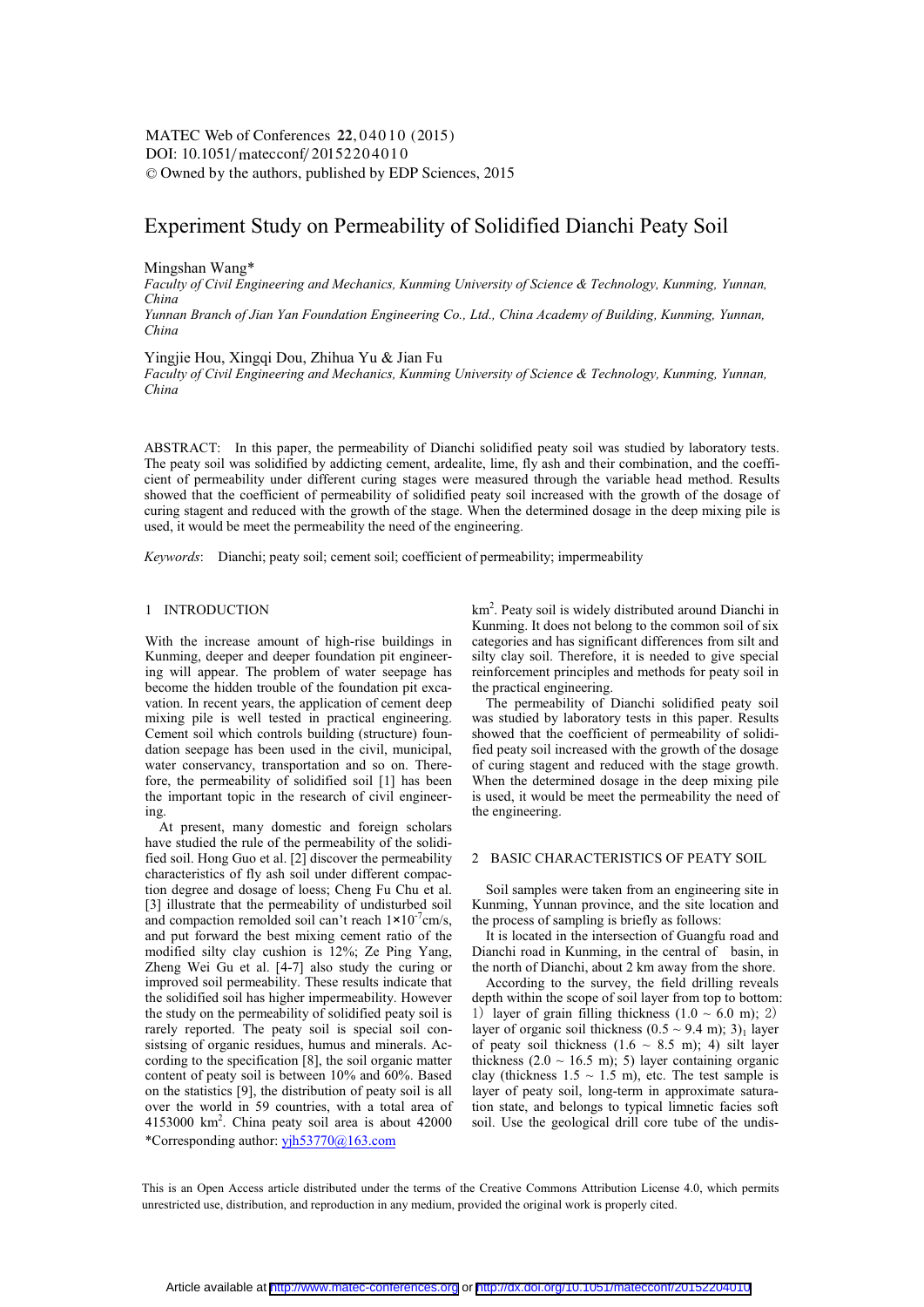turbed peaty soil samples, and take the samples in plastic bags, storage in the laboratory. Take peaty soil sample below Figure 1.



Figure 1. Sample of peaty soil

Physical and mechanical parameters of the samples are shown in Table 1, and the organic matter content is based on the calcination method of the highway soil test procedures [10].

### 3 TEST PLAN

### 3.1 *Sample preparation and maintenance*

Soil samples of this test used undisturbed soil and were taken from an engineering site in Kunming, Yunnan province. Calculate the material consumption on the basis of the test scheme of cement and admixture dosage. And then according to the water cement

ratio, prepared solidifying slurry and weigh corresponding soil. Put the soil sample and solidified slurry into the basin, by artificial mixing, stirring time control in 5~10 minutes. Placed test sample in the test table then used the cutting ring of diameter 61.8 mm and height 40 mm to edge down and removed the redundant soil material, to level soil samples. The different ratios of cement soil had the corresponding label sample. Put the test sample in water. The cement soil curing times were7 days, 14 days, and 28 days respectively.

# 3.2 *Test proportion*

By experimental study on different curing materials, the curing material was P S A32.5 Portland slag cement, ardealite, lime, fly ash and their combination. There were four test schemes. The first scheme was adding amount of P.S.A32.5 Portland slag cement in 20%, 25%, 30%, 35% respectively. The water cement ratio was 0.5. The second scheme was the amount of cement 20%, and the amounts of ardealite were 4%, 7%, 10%, 13% respectively. The water cement ratio was 0.5. The third scheme was the amount of cement 20%, and the amounts of lime were 5%, 7%, 10%, 15% respectively. The water cement ratio was 0.5. The last scheme was adding cement, lime, fly ash, namely the amount of cement 20%, the amount of line 10%, the amount of fly ash 4%, 8%, 12%, 16% respectively. The water cement ratio was 0.5. When the cement soil curing time reached 7 days, 14 days, and 28 days, the cement soil was tested by variable head permeability. The results and analysis are as follow.

# 4 ANALYSIS OF TEST RESULTS

#### 4.1 *Influence of cement content on the permeability*

The Figures 2 and 3 show that when the cement mixing ratio was 20%, the coefficient of permeability of 7 day was  $1.81 \times 10^{-7}$ cm/s. Compared to the coefficient of permeability undisturbed soil it reduced an order of magnitude. The coefficients of permeability of 14 days, 28 days were  $1.4 \times 10^{-7}$ cm/s,  $1.17 \times 10^{-7}$ cm/s. At the stage of 28 days, the coefficient of permeability had a little change. When the content reached 25%, the coefficients of permeability of 7 days, 14 days, and 28 days was  $2.877 \times 10^{-7}$  cm/s,  $2.084 \times 10^{-7}$  cm/s,

| Depth/<br>m | Col-<br>our | Mois-<br>ture<br>content<br>w/9/6 | Voi<br>d<br>/e <sub>0</sub> | /(kN/m)<br>3) | Spe-<br>cific<br>gravity<br>Gs | Plas-<br>tic<br>limit<br>$w_p/%$ | Liq-<br>uid<br>limit<br>$W/v_0$ | Grain group $/$ % |                       |                                | The<br>or-                                                 | The                                 |                     |
|-------------|-------------|-----------------------------------|-----------------------------|---------------|--------------------------------|----------------------------------|---------------------------------|-------------------|-----------------------|--------------------------------|------------------------------------------------------------|-------------------------------------|---------------------|
|             |             |                                   |                             |               |                                |                                  |                                 | The<br>san<br>d   | Th<br>e<br>silt       | Th<br>e<br>cla<br>$\mathbf{v}$ | ganic<br>matter<br>con-<br>tent<br>$W_{\rm u}/\sqrt[6]{6}$ | coefficient<br>of permea-<br>bility | pH                  |
| $6.2 - 6.4$ | black       | 217                               | 4.1<br>3                    | 11.8          | 1.87                           | 118.5                            | 286.6                           | 44.<br>4          | 50.<br>$\overline{4}$ | 5.2                            | 43.2                                                       | $2.99\times$<br>$10^{-6}$           | 6<br>د.             |
| $8.8 - 9.0$ | black       | 229                               | 4.7<br>6                    | 11.3          | 1.99                           | 135.2                            | 385.6                           | 31.<br>5          | 62.<br>$\mathbf{0}$   | 6.5                            | 51.0                                                       | $6.88\times$<br>$10^{-6}$           | 6<br>$\overline{ }$ |

Table 1. Physical and mechanical parameters of the samples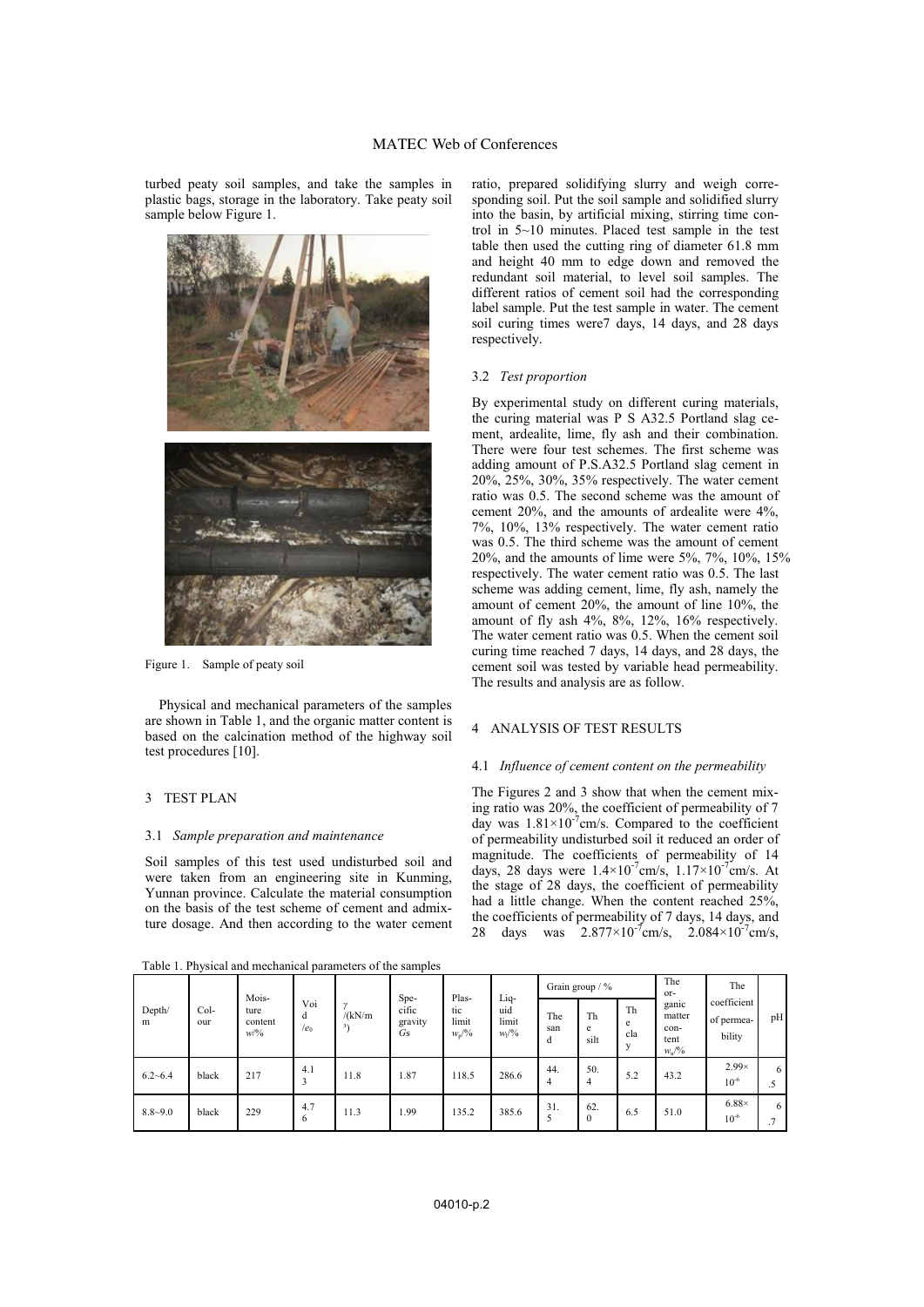$1.902\times10^{-7}$ cm/s. Compared with 20% cement mixing ratio, all stages of the permeability coefficient were larger. Mixing ratio of 30%, 35%, the coefficients of permeability of 7 days, 14 days, 28 days gradually reduced with time growth, but decreased slowly.



Figure 2. Effect of cement content on the permeability of solidified peat soil



7 days~28 days had the maximal reduction of 49.9% and minimal reduction of 4.4%. Compared to the coefficient of permeability of remolded peaty soil, the coefficient of permeability is larger, so the effect of the combination of cement and ardealite was not obvious. The impermeability of the combination of cement and ardealite was not good.



Figure 4. Effect of cement content on the permeability of solidified peat soil



Figure 3. The variation curve of permeability of solidified peat soil with curing time

The main reason was that in the case of a single cement admixture and the influence of peat soil organic matter, the hydration reaction of cement was low, and it was less when it's generated by the hydration products. The porosity of the soil had not been completely blocked by the hydration products, which leaded to increase of the soil permeability coefficient with the increase of cement mortar and reduced the permeability of cement-treated soil properties gradually.

#### 4.2 *Influence of ardealite content on the permeability*

The Figures 4 and 5 show the permeability of cement-treated soil reduced gradually with the dosage of ardealite. The coefficient of permeability fell along with the stage. When the dosage of ardealite was 4%, the coefficient of permeability of 7 days~28 days decreased from  $1.54 \times 10^{-7}$ cm/s cm/s to  $1.098 \times 10^{-7}$ cm/s, and was reduced by 28.7%, and the reduction is not obvious. The coefficient of permeability 28 days was the lowest. While the remaining three different dosages of solidified soil the coefficients of permeability in

Figure 5. The variation curve of permeability of solidified peat soil with curing time

#### 4.3 *Influence of lime content on the permeability*

The Figures 6 and 7 show the permeability of cement-treated soil was approximate under different stages. The permeability of cement-treated soil increased gradually with the increscent dosage of lime. The coefficient of permeability fell along with the stages. When the dosage of lime was 15%, the coefficient of permeability of 7 days~28 days decreased from  $6.07\times10^{-7}$ cm/s cm/s to  $5.388\times10^{-7}$ cm/s. The permeability of cement-treated soil was the largest.

The main reason was that when only mixing lime cement slurry water also increased with the increase of lime. The mount of Ca  $(OH)$ <sub>2</sub> would be increased in the slurry. And a large amount of Ca  $(OH)_2$  could inhibit the hydration reaction of cement, leading to the occurrence of chemical reaction which was not obvious. A lot of powder material of solidified soil was rushed out in the process of the normal seepage test. It may be calcium hydroxide which did not participate in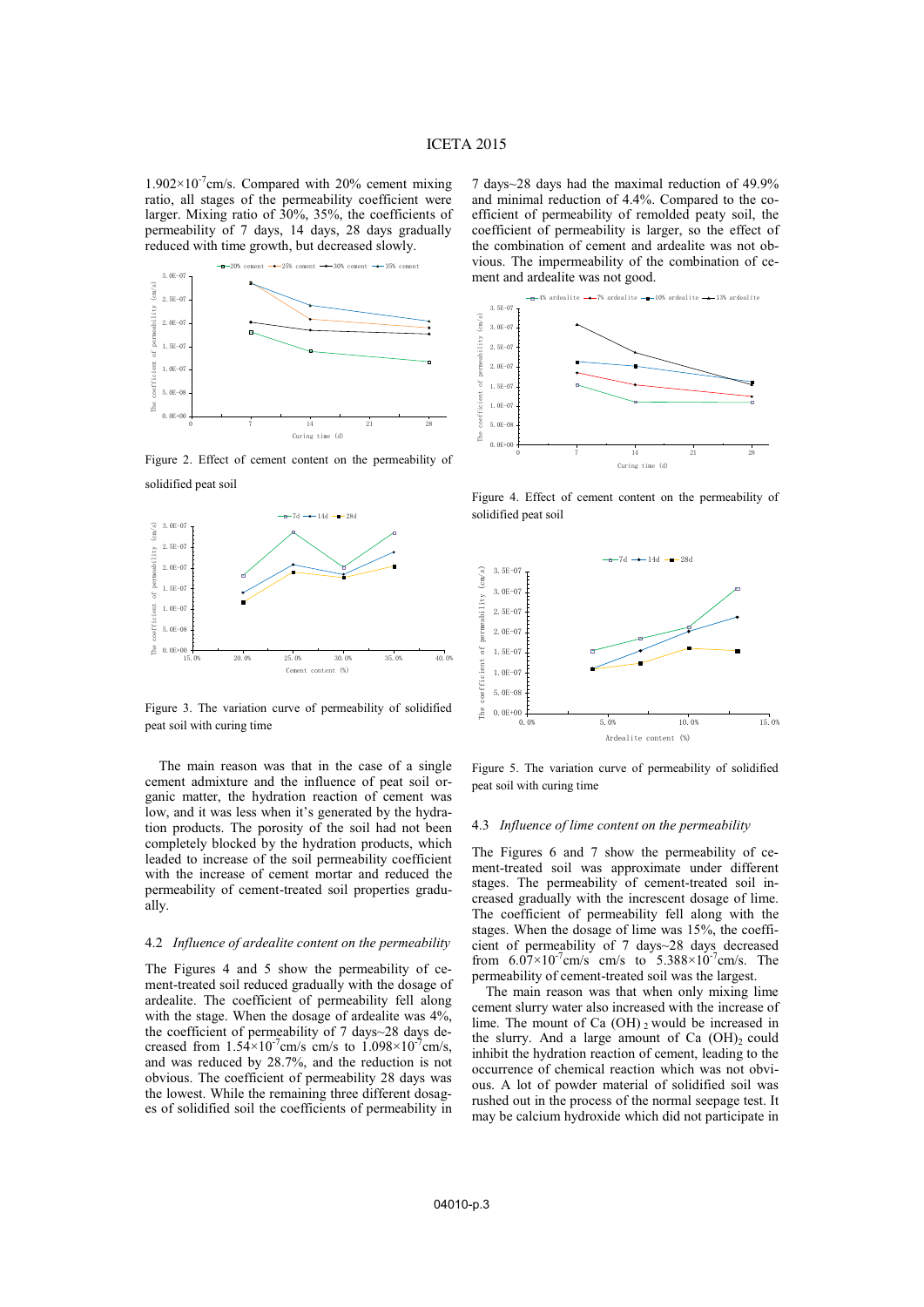

Figure 6. Effect of cement content on the permeability of solidified peat soil



Figure 7. The variation curve of permeability of solidified peat soil with curing time

#### 4.4 *Influence of fly ash content on the permeability*

The Figures 8 and 9 show the permeability of cement-treated soil reduced gradually with the dosage of fly ash. The coefficient of permeability fell faster along with the stage. When the dosage of fly ash was 4%, the coefficient of permeability was high. When the dosage of fly ash was 8%, the hydration products generation began to increase and the coefficient of permeability decreased along with the growth of the stage. The coefficient of permeability of solidified soil of 28 days was very low. Compared to the coefficient of permeability undisturbed soil it reduced two orders of magnitude. When the dosage of fly ash increased from 8% to 16%, the coefficient of the dosage of fly ash will be larger, and the coefficient of permeability of solidified soil reducing along with stage would be more obvious. When the fly ash reached 12%, the coefficients of permeability of 7 days, 14 days, 28 days were  $6.596 \times 10^{-8}$  cm/s,  $6.089 \times 10^{-7}$  cm/s,  $4.718\times10^{-7}$ cm/s. The change of the coefficient of permeability was very small within 14 days. And the change of the coefficient of permeability was significant from 14 days to 28 day. Compared to the coefficient of permeability undisturbed soil it reduced two orders of magnitude and reduced by 53%. When the dosage of fly ash was 16%, the permeability of cement-treated soil was the lowest and the coefficient of permeability of 28 days was reduced by 0.66~0.96 times compared other three kinds of fly ash soil.



Figure 8. Effect of fly ash content on the permeability of



Figure 9. The variation curve of permeability of solidified peat soil with curing time

In cement, lime and fly ash soil, the permeability of cement-treated soil was affected by the structure of the soil. It generated a lot of hydrated calcium silicate and hydrated calcium aluminate crystals in the porosity of the soil. The formation of cement matrix filling the pores between the soil particles would effectively block the water channel. The amount of fly ash mixing decreased greater, the faster the coefficient of permeability decreased and the more obvious it changed with the stage in a certain range.

### 5 CONCLUSIONS

The coefficient of permeability of solidified peat soil increased with the growth of the dosage of curing agent and reduced with the stage growth. The impermeability of solidified peat soil would meet the engineering seepage resistance requirements.

In the test study of the permeability performance of addicting cement, ardealite, lime, fly ash and their combination, the impermeability of solidified soil single addicting ardealite was larger than the impermeability of solidified soil single addicting cement. The impermeability of solidified soil single addicting fly ash was the best. The impermeability of solidified